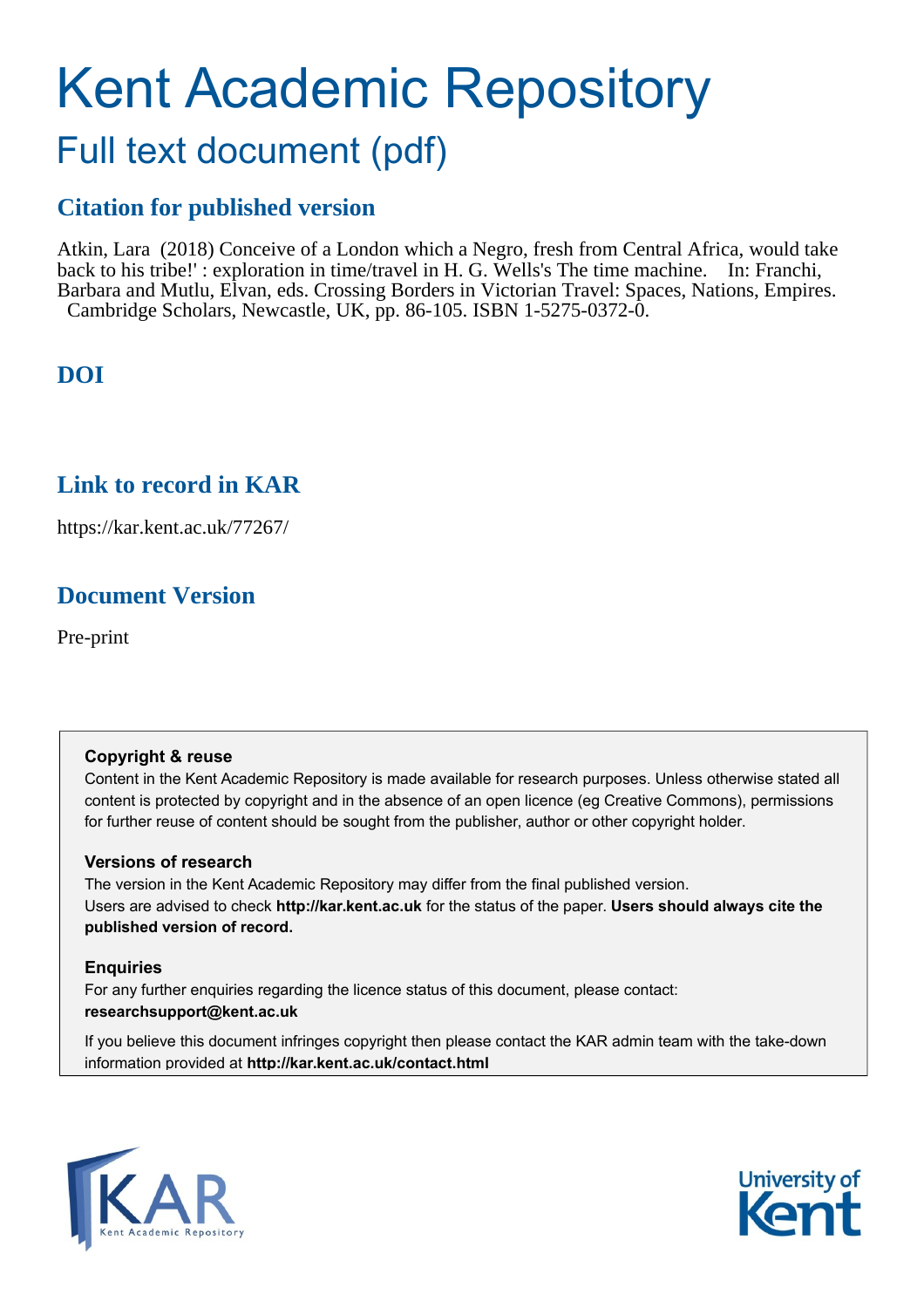Lara Atkin, "'Conceive of a Tale of London Which a Negro, Fresh from Central Africa, Would Take Back To His Tribe!": Exploration and Time/Travel in H. G. Wells's *The Time Machine*', in Barbara Franchi and Elvan Mutlu, eds., *Crossing Borders in Victorian Travel: Spaces, Nations, Empires* (Newcastle: Cambridge Scholars, 2018) pp.86-106.

#### Introduction

In his late essay *Geography and Some Explorers* (1924), Conrad reflects back on the era of British high imperialism in the late–nineteenth century. He recalls his youthful valorisation of the explorers of the age, the 'worthy, adventurous and devoted men, nibbling at the edges, attacking from north and south and east and west, conquering a bit of truth here and a bit of truth there.<sup>1</sup> Having begun by praising what he termed the 'militant geography' of conquest that underpinned exploration in the age of high imperialism, Conrad's tone shifts abruptly towards the end of the essay. He goes on to register the disillusionment that he experienced after finally fulfilling his childhood fantasy of travelling to the heart of Africa, and realising that the British explorers of the fin de siècle were far from being the 'worthy men' of his childhood imagination. He describes how having travelled to 'the last navigable reach of the Upper Congo' 'a great melancholy descended upon me' as he realised there was 'only the unholy recollection of a prosaic newspaper "stunt" and the distasteful knowledge of the vilest scramble for loot that ever disfigured the history of human conscience and geographical exploration.'2

The man who was responsible for filling the imaginations of young men such as Conrad with romantic fantasies of voyages into central Africa was Henry Morton Stanley. As Matt Rubery has argued, 'Stanley earned a reputation as one of the era's most sensational journalists for his correspondence from Africa. These dispatches, appearing in newspapers from 1871 until the end of the century, gave Conrad enduring impressions with which to fill his childhood vision of the blank spaces on the African map.'3 Stanley made three trips to central Africa, firstly to rescue the missionary and explorer David Livingstone, who he famously met at Ujiji on Lake

<sup>1</sup> Joseph Conrad ,'Geography and Some Explorers,' in *Tales of Hearsay and Last Essays*, 2nd edn (London: J. M. Dent, 1955), pp.1-22 (p.15).

<sup>2</sup> Ibid., p.17.

<sup>&</sup>lt;sup>3</sup> Matt Rubery, 'Joseph Conrad's "Wild Story of a Journalist"', *ELH*, 71: 3 (Autumn 2004), 751-774 (p.758).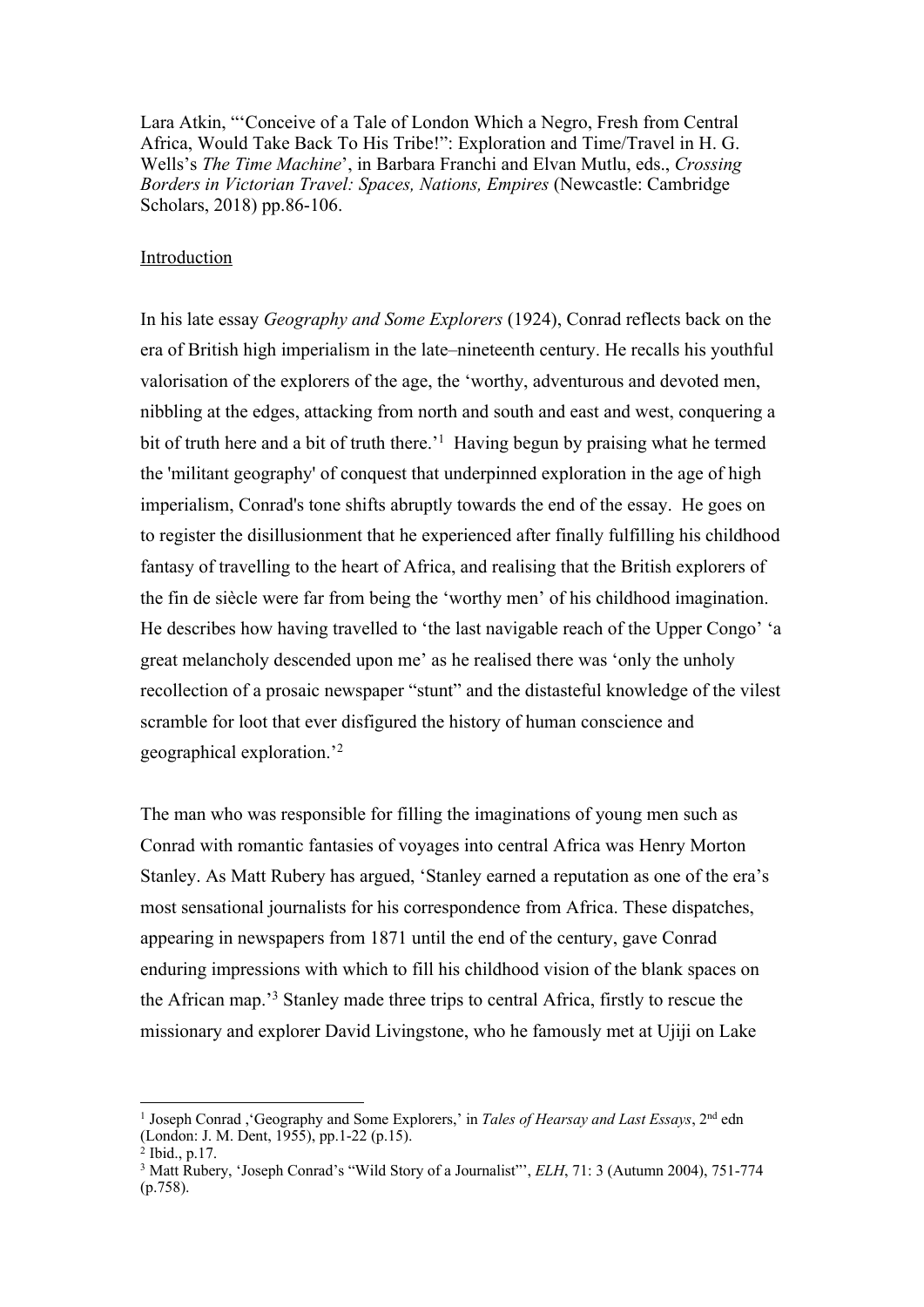Taganyika in 1871.<sup>4</sup> After being valorised on both sides of the Atlantic for this sensational 'rescue', Stanley's subsequent journeys to central Africa were increasingly controversial. Between 1879 and 1884 he returned in partnership with Leopold II of Belgium to develop the Congo Independent State.<sup>5</sup> The 'scramble for loot' referred to by Conrad refers to the exploitation of the natural resources and native population of Leopold's Congo that had, by the late 1890s, opened Stanley increasingly to the criticism of the British press.<sup>6</sup> As Felix Driver notes: 'while Stanley was hailed by the propagandists of empire as a heroic man of actions, his motives and methods as an explorer attracted considerable criticism throughout his career.'7

Stanley evidently shaped the image of the 'dark continent' in Conrad's imagination that was to lead him to undertake the journey up the river Congo that was to provide the basis for *Heart of Darkness*. <sup>8</sup> Yet what has yet to be acknowledged is the direct influence that Stanley's representations of the Congo and its inhabitants had on the H.G. Wells. In this essay, I will use anthropologist Johannes Fabian's concept of 'space/time distancing' to examine how Stanley represents African exploration as a form of time–travel. In Fabian's formulation, narratives of exploration operate in a dual temporality: they represent African exploration as both chronological *progression* and socio–evolutionary *regression*. By borrowing this motif as explorer as time–traveller, Wells uses *The Time-Machine* (1894) to construct a sustained critique of the socio–evolutionary discourse that underpinned representations of Africa and Africans in the 'militant geography' of explorers such as Henry Stanley.

Furthermore, Wells's representation of the two pygmy tribes the Time Traveller encounters in the year 802,701 — the Eloi and the Morlocks — draws directly on the tropes used by Stanley in *In Darkest Africa* (1890) to represent the two pygmy tribes he 'discovered' in the Congo: the Akka and the Wambutti.<sup>9</sup> By examining Well's

<sup>4</sup> Felix Driver, *Geography Militant: Cultures of Exploration and Empire* (London: Blackwell, 2001), p.121.

<sup>5</sup> Rubery, p.762.

<sup>6</sup> Rubery, 'Joseph Conrad's "Wild Story of a Journalist"', p.767; Felix Driver, 'Henry Morton Stanley and His Critics: Geography, Exploration and Empire,' *Past and Present,* 133 (1991) 134-66.

<sup>7</sup> Driver, *Geography Militant*, p.123.

<sup>8</sup> Joseph Conrad, *Heart of Darkness* (London: Penguin, 1995), p.104. For more on the relationship between Stanley's accounts of Africa and Conrad's *Heart of Darkness* see Rubery, 'Joseph Conrad's "Wild Story of a Journalist"'.

<sup>&</sup>lt;sup>9</sup> I am grateful to Dr. Brian Murray at King's College London whose paper "Stanley and his African Dwarfs": Miniatures, Metaphors and Manikins in Darkest Africa', given at the *London Nineteenth-*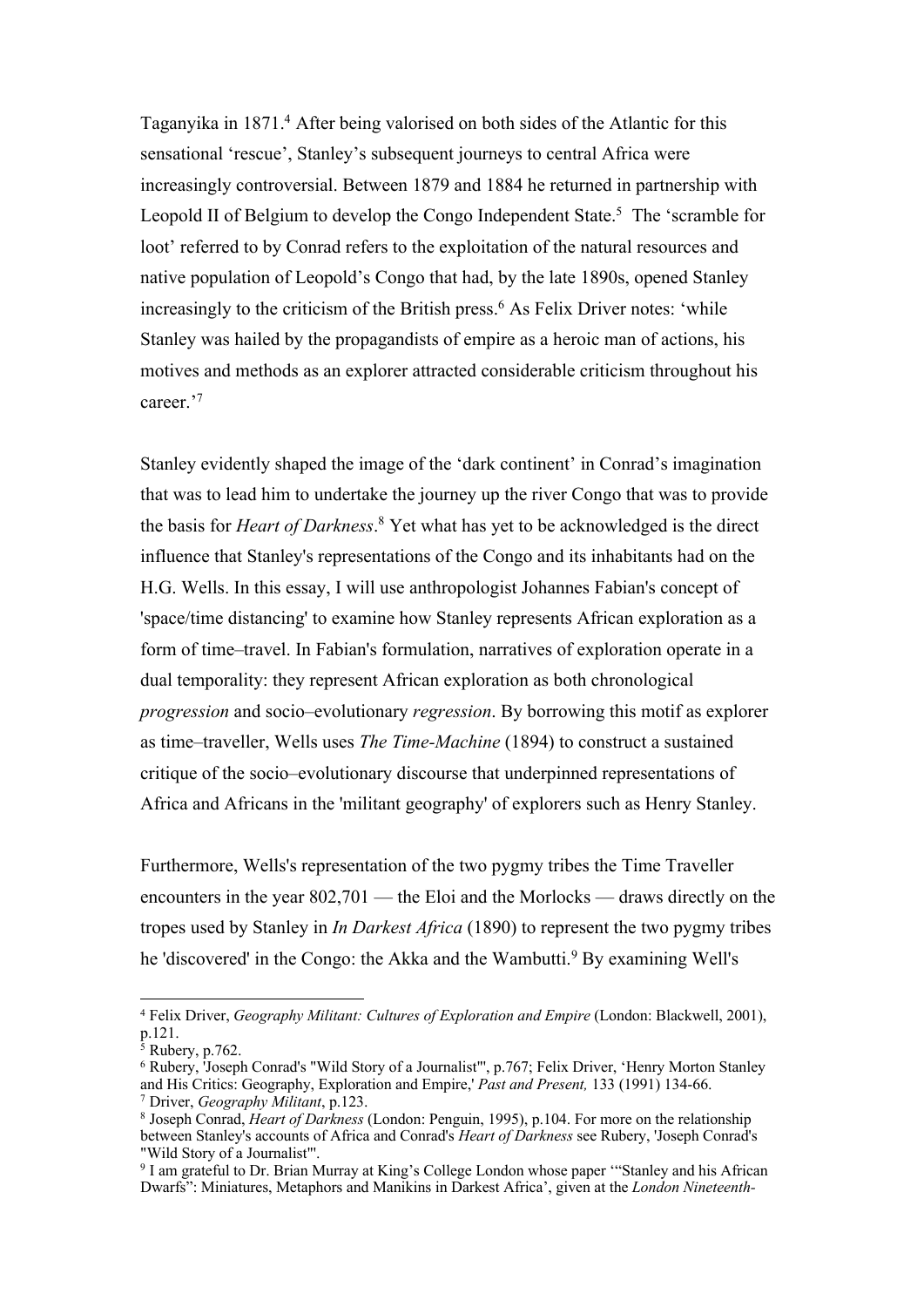representation of the encounters between the Time Traveller and the pygmy tribes of the future, I will examine how he both appropriates and critiques the representation of these 'primitive' races in Stanley's *In Darkest Africa*. In so doing, I will demonstrate how *The Time Machine* articulates what Aaron Worth has termed Wells's 'principled opposition to contemporary imperialism.'10

#### 'Spatialised Time' and the 'Civilised' subject

In his early short-story 'The Chronic Argonauts' (1888), H.G. Wells first presented a model of what he termed 'spatialised time.' Although Wells did not represent an imagined future in this story, he did outline the theoretical basis on which his idea of time–travel was based. His Time Traveller figure, the eccentric Dr. Moses Nebogiel, explains to his companion Cook the mathematics of time–travel prior to their departure into the future. He claims it is based upon 'a geometry of four dimensions' — length, breadth, thickness and duration. To Nebofipel this opens up boundless possibilities for the expansion of human knowledge as 'we find ourselves no longer limited by hopeless restriction to a certain beat of time — to our own generation. Locomotion along lines of duration — chronic navigation, comes within range, first of geometrical theory, and then of practical mechanics.'11

In the frame narrative of *The Time-Machine*, Wells's Time Traveller outlines to his interlocutors this notion of 'spatialised time', arguing that 'there is no difference between Time and any of the three dimensions of space except that our consciousness moves along it.<sup>'12</sup> Here we have the four dimensions of length, breadth, thickness and duration placed in the same frame. What is different is the Time Traveller's integration of this concept of 'spatialised time' into a socio–evolutionary narrative in which Time Travel is represented as a signifier of civilisation, open only to Europeans.

If I am recalling an incident very vividly I go back to the instance of instant of its occurrence: I become absent-minded, as you say. I jump back for a moment. Of course we have no means of staying back for any length of time, any more

<sup>&</sup>lt;u> 1989 - Johann Stoff, deutscher Stoffen und der Stoffen und der Stoffen und der Stoffen und der Stoffen und de</u> *Century Seminar* in November 2010, first drew my attention to the tropes Stanley uses to represent the pygmy tribes of the Ituri jungle in *In Darkest Africa.*

<sup>10</sup> Aaron Worth, 'Imperial Transmissions: H. G. Wells, 1897 - 1901', in *Victorian Studies* 53, no. 1 (2010), 65-89 (p.86).

<sup>11</sup> H.G. Wells, *The Chronic Argonauts* (ebook) http://gutenberg.net.au/ebooks06/0602911h.html#ch4 [accessed 12 February 2016] (chapter 4).

<sup>&</sup>lt;sup>12</sup> H.G. Wells, *The Time Machine* (London: Penguin, 2005), p.4.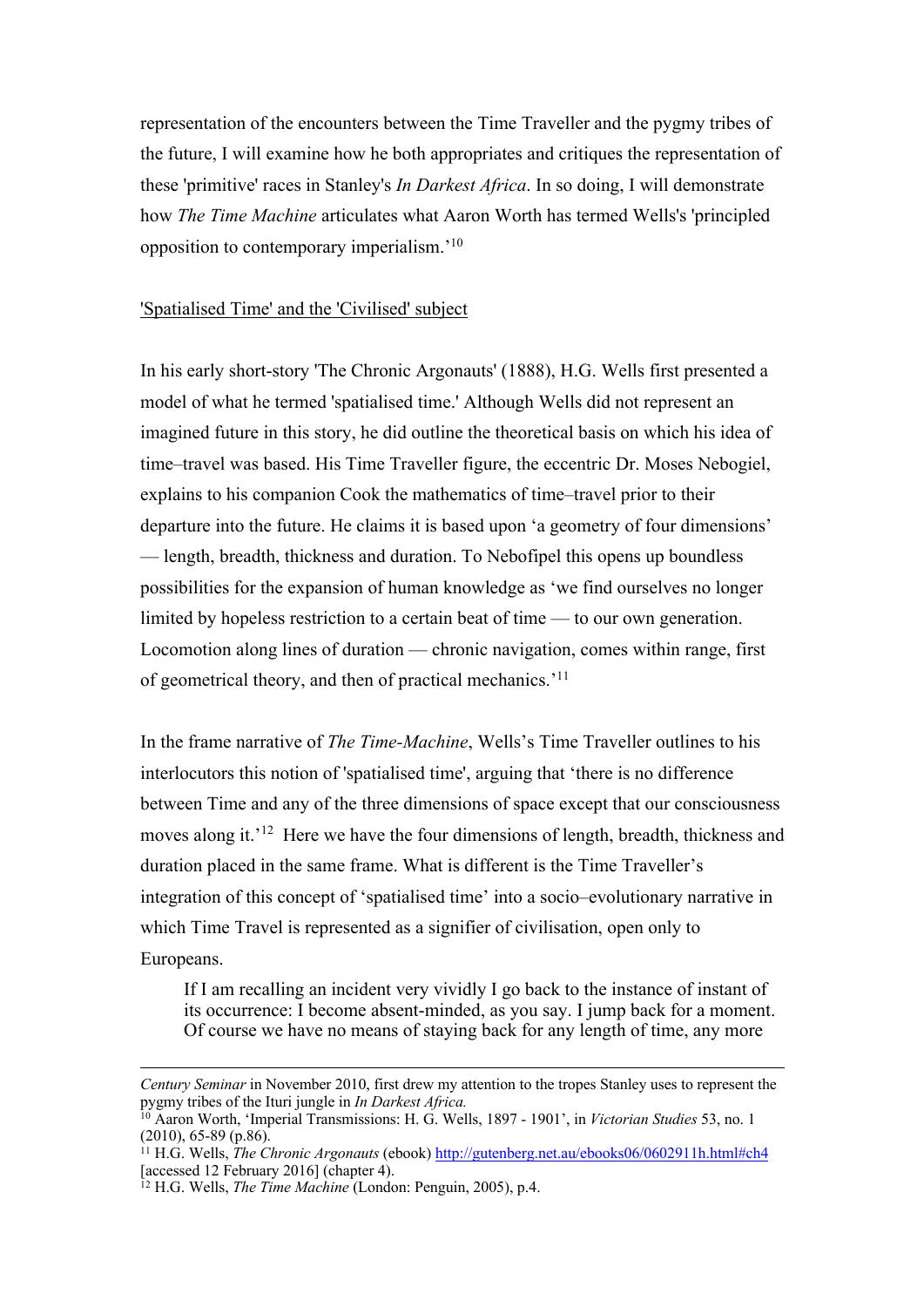than a savage or an animal has of staying six feet above ground. But a civilized man is better off than a savage in this respect. He can go up against gravitation in a balloon, and why should he not hope that ultimately he may be able to stop or accelerate his drift along the Time-Dimension, or even turn about and travel the other way? $13$ 

In Well's formulation, time–travel is spatialised by being likened to movement through physical space. In the Time Traveller's view, the free movement through time is posited as a possibility open to the 'civilized', European and implicitly male subject, but denied to the 'savage' non-European. 'Civilized' and 'savage' are both spatial and temporal categories: the 'savage' exists in a geographically distant, implicitly extra-European space. Meanwhile, the 'savage's' perceived inability to technologically progress locates him in a more primitive socio-evolutionary phase than that of the European. This clear demarcation between the 'civilized' and the 'savage' immediately invites the reader to attend to the racial dimensions of *The Time Machine*. As I shall argue, Wells's Time Traveller adopts the role of explorer/anthropologist in the far– future, mapping this civilised/savage binary onto the relations between himself and the 'primitive' people he encounters there.

#### The Making of the Anthropological Object: Space/Time Distancing

In *The Time Machine*, after the Time Traveller journeys out of the nineteenth century, the narrative operates simultaneously in two distinct temporal frames: the chronological and the typological. In order for Wells to represent the Time Traveller's journey as simultaneously a chronological progression and an socio-evolutionary regression, he adapted the model of 'space/time distancing' deployed in the anthropological travel narrative. However, before  $I$  examine how Wells adapts this model in his representation of the London of the far–future in *The Time Machine*, it is necessary to examine in more detail both what is meant by 'space/time distancing' and how this dual temporality operates in Stanley's *In Darkest Africa.*

The construction of the white, European subject's journey through the ecology of Africa and other colonial spaces as a journey to a more primitive socio–evolutionary moment was a familiar trope of eighteenth and nineteenth-century travel narratives about the non–European world. Johannes Fabian has argued that in the travel writing

 <sup>13</sup> Wells, *The Time Machine*, p.6.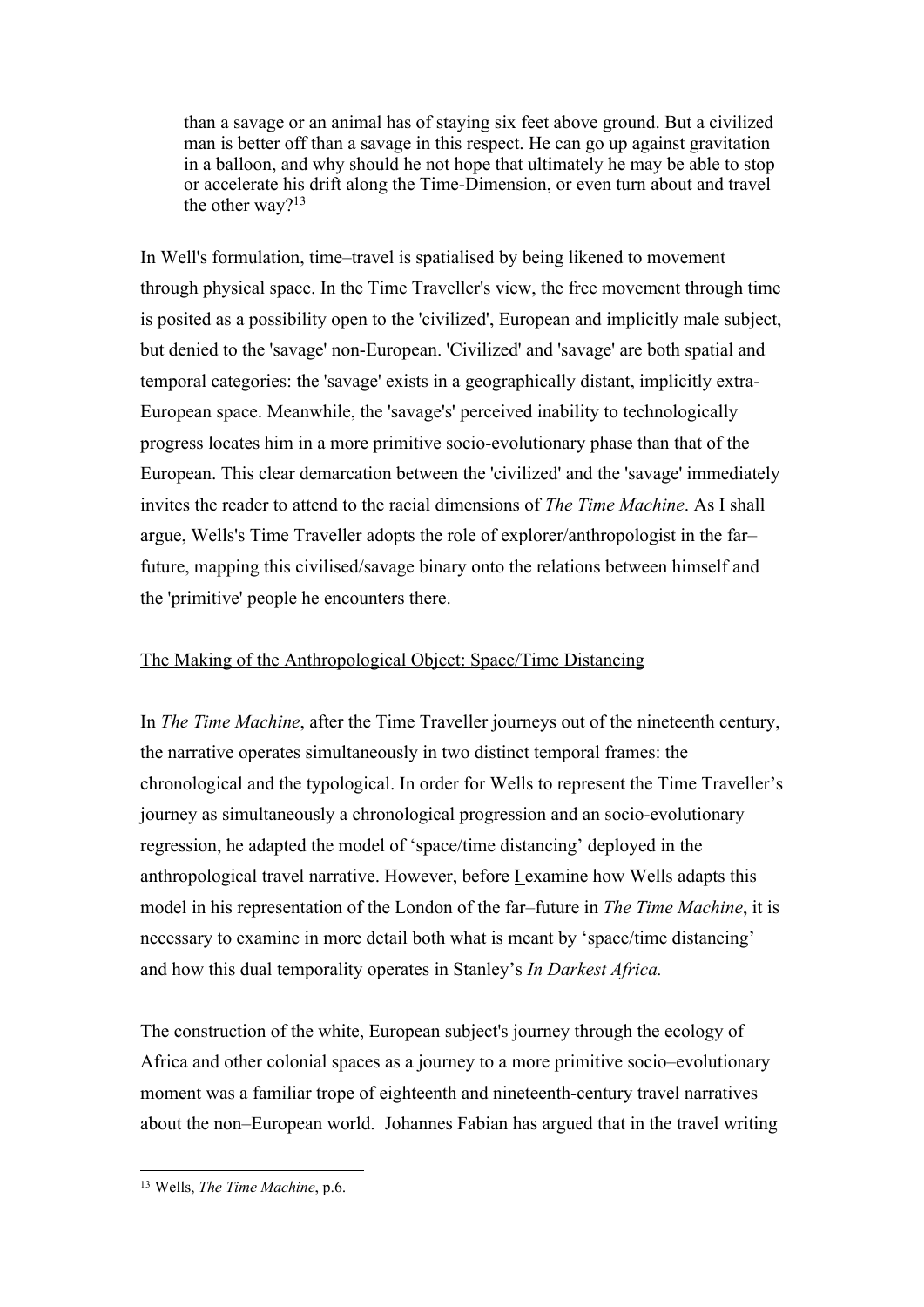that documents voyages of exploration into unknown spaces beyond Europe and North America, the explorer/narrator simultaneously deployed two temporal frames: the chronologically progressive movement through *physical time* – the movement of bodies through space<sup>14</sup> – and the chronologically regressive movement through *typological time* – the time of evolutionary eras. This latter framework, derived from developmental biology, reflected 'a taxonomic approach to socio-cultural reality' in which 'real, ecological space was replaced by classificatory, tabular space.<sup>'15</sup>

We can see this dual temporality at work in Stanley's descriptions of the central African jungle in *In Darkest Africa.* 

1887, July 12. Bandangi. […]It struck me on this dull dreary morning, while regarding the silent flowing waters of that dark river and the long unbroken forest frontage, that nature in this region seems to be waiting the long expected trumpet-call of civilization. […]But withal, the forest world remains restful [...] Nature, despite her immeasurable long ages of sleep, indicates no agedness, so old, incredibly old, she is still a virgin locked in innocent repose.16

The movement of the explorer through *physical time* is characterised by a progressive chronology demarked in the narrative by the use of dates and place names, foregrounding the forward motion of the journey, even at points when progress through the unfamiliar and often hostile terrain was slow or even static. Meanwhile, the space that the explorer moves through is represented *typologically*, bringing the explorer into a more primitive socio-evolutionary era before 'the trumpet-call of civilisation.' Stepping back through evolutionary time is an ambivalent experience for Stanley: the jungle is simultaneously figured as a sinister primeval world– the very heart of darkness that Conrad's Marlowe was to travel to eight years later<sup>17</sup> – and a pre-lapserian 'virgin' space, untouched and uncorrupted.

One of the most sensational revelations of *In Darkest Africa*, was Stanley's claim to have discovered two pygmy tribes—the Akka and the Wambutti —in the Ituri jungle of the Congo Independent State. In Stanley's descriptions of these two peoples, we see

<sup>&</sup>lt;sup>14</sup> Johannes Fabian, *Time and the Other: How Anthropology Makes Its Object*, 2<sup>nd</sup> edn (New York: Columbia University Press, 2001), p.31.

<sup>15</sup> Ibid., p.15.

<sup>16</sup> Henry Stanley, *In Darkest Africa; or the Quest, Rescue, And Retreat of Emin Governor of Equatoria*  (New York: Charles Scribner's, 1913), p.155.

<sup>&</sup>lt;sup>17</sup> Conrad borrows from Stanley this trope of the journey into the Congolese jungle as both chronologically progressive, and evolutionarily regressive. In *Heart of Darkness* he likens the jungle to 'the earliest beginnings of the world, when vegetation rioted on the earth and the big trees were kings.' Joseph Conrad, *Heart of Darkness* (London: Penguin, 1995), p.59.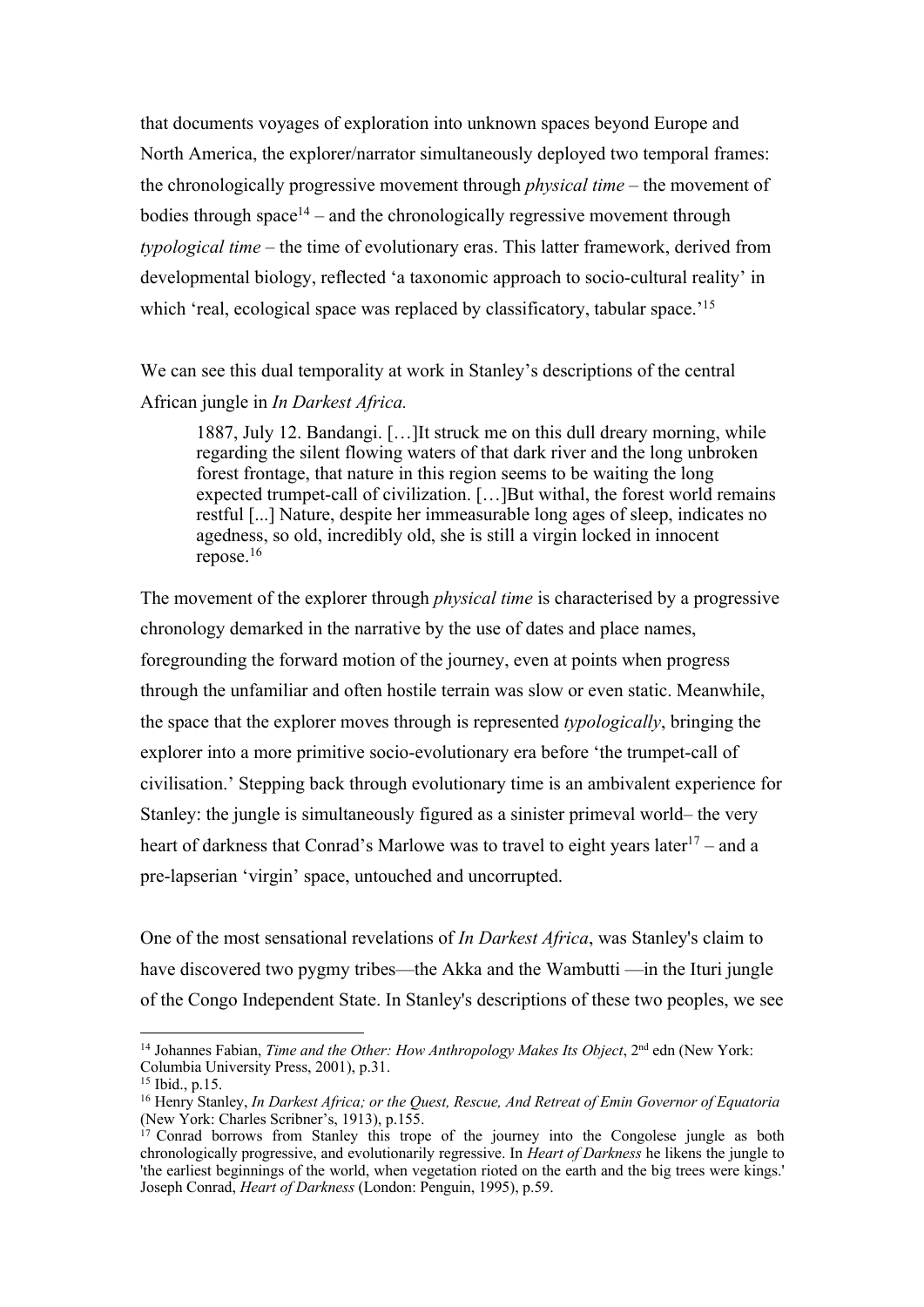how Fabian's concept of space/time distancing is mapped onto the peoples encountered by Stanley on his journey through what he viewed as the primitive ecology of the Ituri jungle. This aspect of the post–Enlightenment anthropological gaze is referred to by Fabian as the 'denial of coevalness'. He defines this as 'a persistent and systematic tendency to place the referent(s) of anthropology in a Time other than the present of the producer of anthropological discourse'.18 Two points are worth highlighting here. Firstly, the European traveller is constructed as the subject and the non–European as the 'object' of his scrutiny. Secondly, that this serves as a dehumanising strategy that emphasises the evolutionary distance between the European observer and the indigenous observee. Central to the way in which the 'denial of coevalness' operates at the level of discourse is through the typologisation of the non-European as the embodiment of the 'primitive'.

As with Stanley's representation of the jungle, his account of the pygmies also operates in two temporalities: the progressive movement of chronological time and the regressive movement of evolutionary time. The pygmies are made by Stanley to embody the 'primitive' through his representation of their bodies as deviations from Western anatomical norms.

4 April 1888 Indemwani. We had four women and a boy, and in them I saw two distinct types. One evidently belonged to that same race described as Akka, with small, cunning, monkey eyes, close, and deeply set. The four others possessed large, round eyes, full and prominent, broad round foreheads and round faces, small hands and feet, with slight prognathy of jaws, figures well formed, though diminutive, and of a bricky complexion. […]The monkey-eyed woman had a remarkable pair of mischievous orbs[…] sloping shoulders, long arms, feet turned greatly inwards and very short lower legs, as being fitly characteristic of the link long sought between the average modern humanity and its Darwinian progenitors  $[\dots]^{19}$ 

The pygmies of the Iruri jungle are split into two opposing types. The Wambutti, whom he describes elsewhere as 'mankin[s] from the solitudes of the vast central African forest' are 'well formed' and 'diminutive', with finely formed limbs and delicate features. In contrast, the Akka woman is zoomorphised as a 'monkey-eyed', 'almost bestial' 'missing link'. In both cases, they are denied co-evalness with Stanley (and by extension his Western readers). The diminutive stature and child–like appearance of the Wambutti evidence their arrested physical and socio–cultural

<sup>18</sup> Fabian, p.31.

<sup>19</sup> Stanley, *In Darkest Africa*, pp.374-5.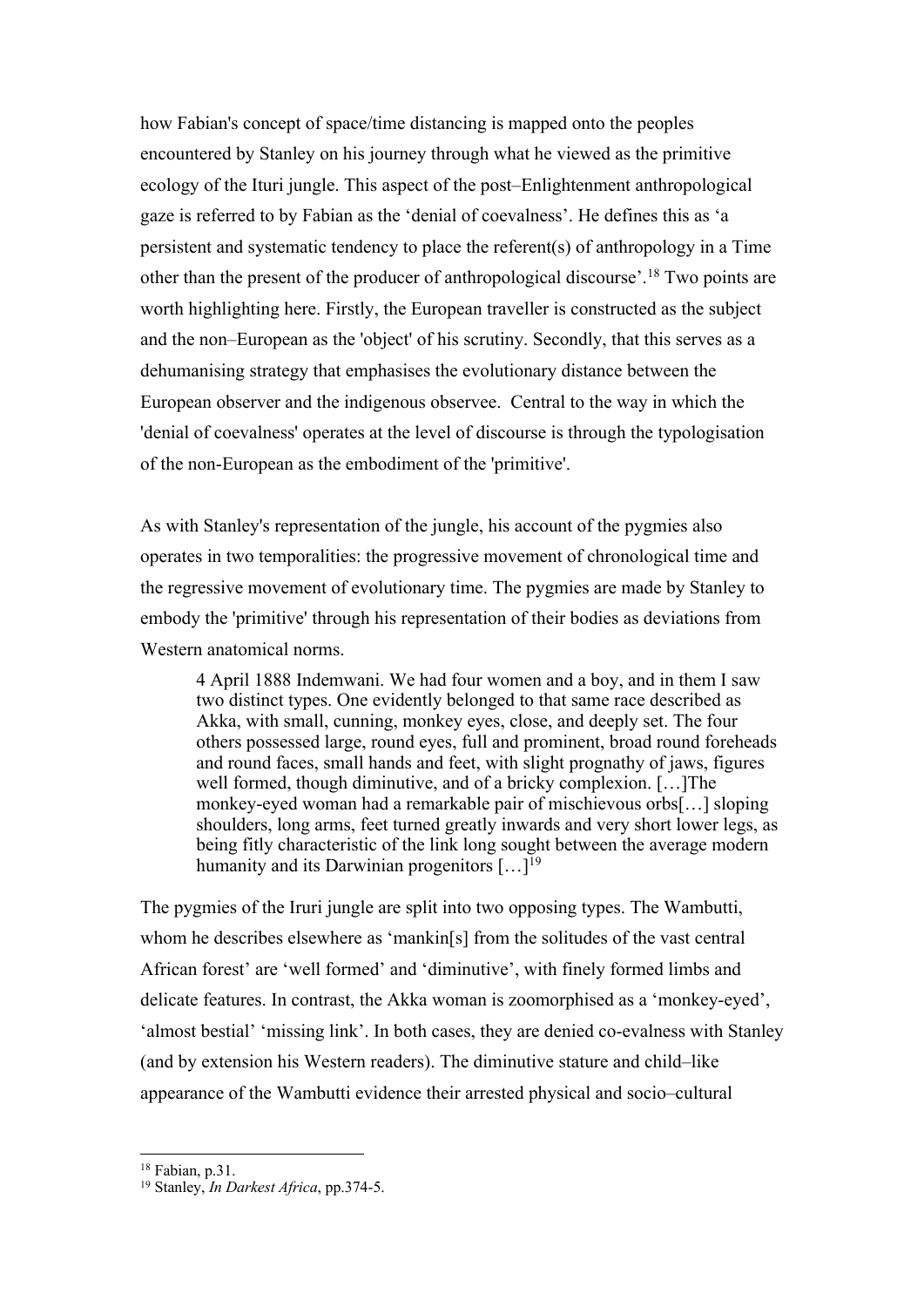development, while the zoomorphised Akka woman is constructed as an embodiment of the Darwinian principle of reversion.

#### Reversion and regression: Exploring the urban jungle of the far-future

A key principle in Darwin's theories of biological development was the question of inheritance —how species received and passed on characteristics to one another. In *The Descent of Man* (1871), Darwin noted cases among men of 'arrested development' in which certain types of men maintained 'muscles proper to various kinds of apes.'20 These anomalous survivals illustrated a previously unknown factor operating in human evolution, the possible of a 'reversion to a former state of existence.<sup>21</sup> While both the Wambutti and the Akka are denied coevalness with Stanley, it is only the simian Akka who are represented as the atavistic remnant of a pre–human evolutionary era, a fact I shall return to later when considering Wells's representation of the Morlocks in *The Time Machine*.

Upon his arrival in the year 82,701, the Time Traveller constructs himself as the anthropologist/observer of the Eloi and the Morlocks. In the first half of the narrative, he attempts to impose and police the boundary between his 'civilised' self and the 'primitive' others he encounters by denying the Eloi and Morlocks coevalness with himself. Wells reinforces this point by borrowing the tropes used by Stanley to describe the Akka and Wambutti in his descriptions of these two 'pygmy' races. Like Stanley's 'mannikins of the jungle', the Wambutti, the Eloi are frail, diminutive beings with 'delicate limbs' and a 'dresdan doll-like prettiness'.22 The idea that the Eloi are not co–eval with the Time-Traveller is seen in his infantalisation of them he feels himself 'a school-master amongst children'.23 This impulse to interpret difference as superiority and the concurrent construction of the native as a child in need of instruction was at the core of imperial racial ideology. As Henry Stanley wrote of central Africans in his 1890 autobiography: 'in order to rule them, and to keep one's life amongst them, it is needful resolutely to regard them as children'.24

<sup>20</sup> William Greenslade, *Degeneration, Culture and the Novel, 1880-1940* (Cambridge: Cambridge University Press, 1994), p. 68.

<sup>21</sup> Greenslade, *Degeneration and the Novel*, p.68.

<sup>22</sup> Wells, *The Time Machine*, p.24.

<sup>23</sup> Ibid., p.28.

<sup>&</sup>lt;sup>24</sup> The Autobiography of Sir Henry Morton Stanley ed. Dorothy Stanley (London: Simpson Low, Marston and Co., 1909), p. 377.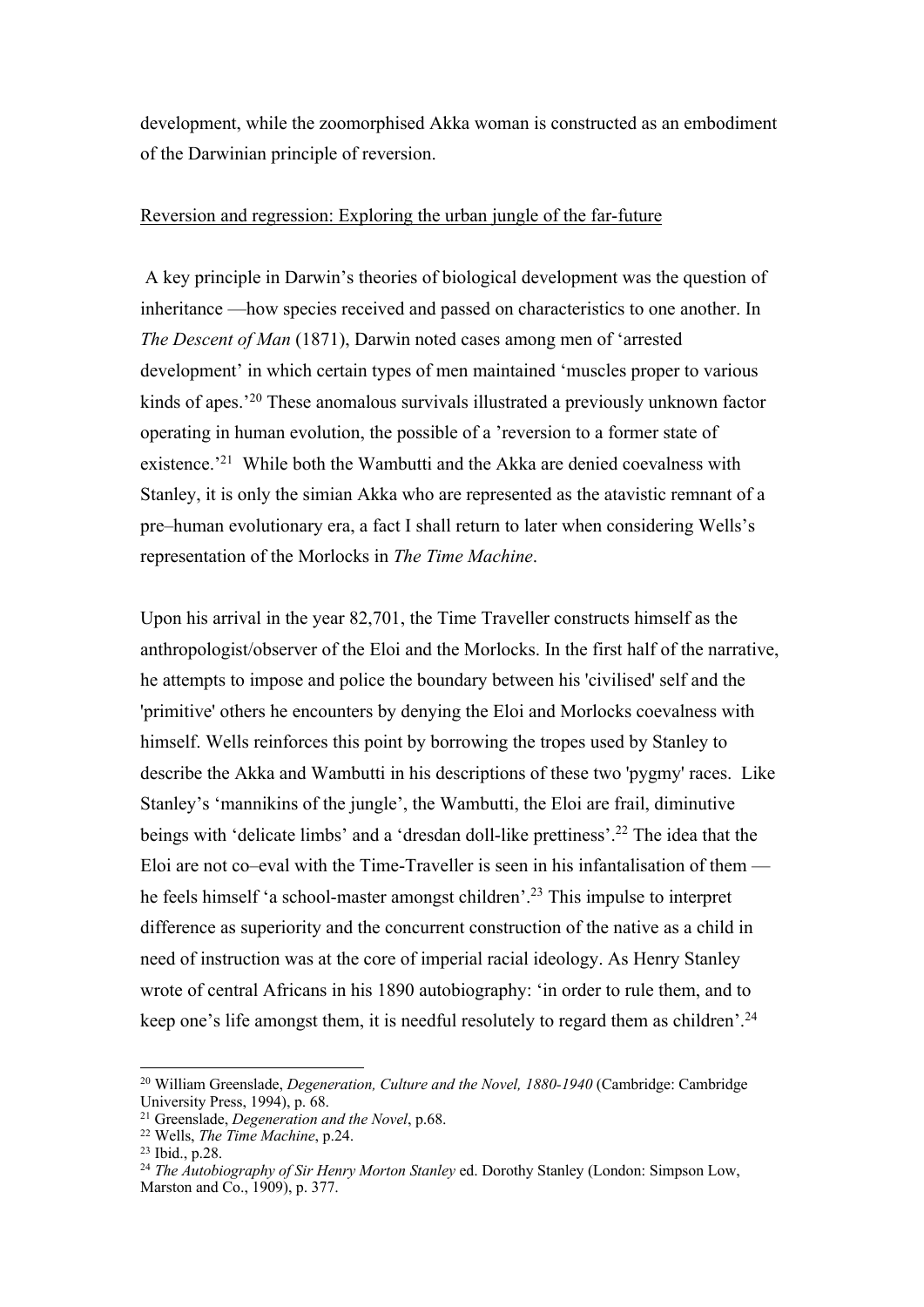Yet in *The Time Machine* the double temporality of physical time and typological time functions differently from Fabian's model of space–time distancing in one important way — the Time Traveller travels through chronological time but *not*  through space. Wells draws on the tropes and metaphors of Stanley's *In Darkest Africa* in order to articulate a fin de siècle anxiety about the resurfacing of the primitive within, an idea which is forcefully articulated through his representation of the Morlocks. In contrast to the Eloi, the Morlocks are depicted not as children or primitive men, but as the missing link in the evolutionary chain between man and monkey. In the description that follows the Time Traveller's descent into their world, Wells's depiction of the Morlocks has strong echoes of Henry Stanley's account of the Akka in *In Darkest Africa.* Stanley's anatomical descriptions locate the Akka on the boundary between man and monkey, living proof of Darwin's principle of reversion. Similarly, when the Time Traveller first encounters the Morlocks he states that he 'cannot tell whether it ran on all fours, or only with its forearms held very low', giving the creature an 'ape-like' appearance.<sup>25</sup>

This use of the socio–evolutionary discourse that underpinned the discursive construction of non–European races in imperialist anthropological writing to describe a devolved future race in Britain is significant when we consider the class dynamics of Wells's representation of the Morlocks. Wells's TimeTraveller's first encounter with the world of the Morlocks is depicted as a decent into a benighted world inhabited by the descendants of the nineteenth–century industrial working–class, whose quality of life had worsened until they had, in Wells's future, degenerated into a separate 'race' which had 'lost its birthright to the sky'.26 The Time Traveller remarks that the working-class had

gone deeper and deeper into larger and ever larger underground factories, spending a still-increasing amount of its time therein, till, in the end - ! Even now, does not an East-End worker live in such artificial conditions as practically to be cut off from the natural surface of the earth? 27

In Wells's elision of class and race we can detect a discourse in which, as Patrick Brantlinger has noted, 'class and race terminology' becomes 'covertly

 <sup>25</sup> Wells, *The Time-Machine*, p.44.

<sup>26</sup> Wells, *The Time Machine*, p. 48.

<sup>27</sup> Ibid.*,* 48.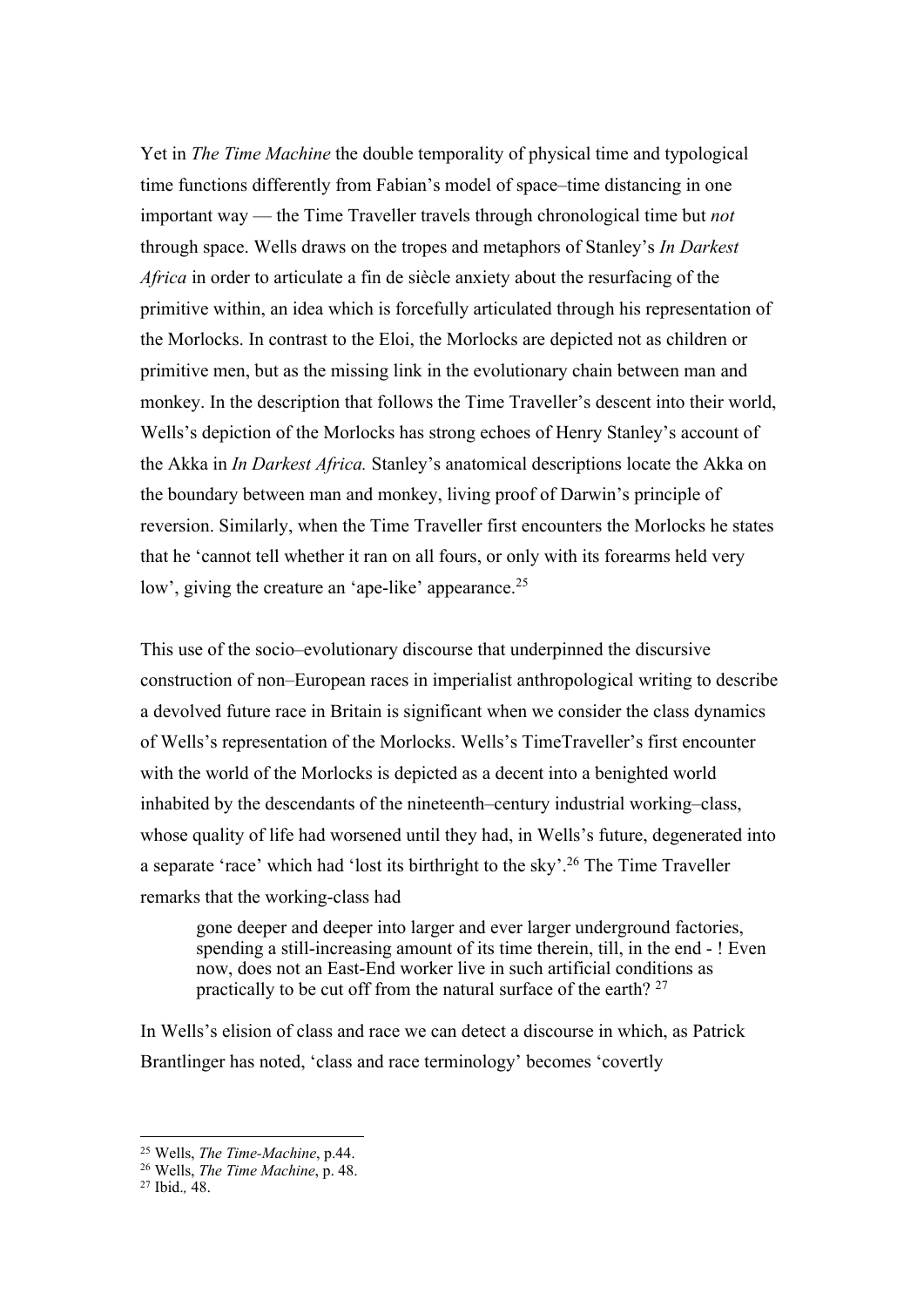interchangeable or at least analogous'.28 As Richard Altick has noted, the metaphor of the 'savage' had begun to be deployed in discussions about the urban poor in both literature and the popular press by the mid-nineteenth century.29 Joseph Mclaughlin has further argued that the popularity of narratives of African exploration led metaphors of exploration to be deployed by journalists writing about the urban poor in the late nineteenth century. He states: 'because the daily lives of West Enders provided little or no contact with the urban poor, they could understand these people and their world only through the mediation of something familiar.<sup>'30</sup> By the late– nineteenth century, discourses of class and race converged not only because the subordinate position of the indigenous African in the colonial order was analogous to the position of the working–classes in Britain, but because the popularity of narratives of African exploration meant that the distant jungles of Africa were more familiar to the middle–class, metropolitan reading public than the urban jungles on their doorsteps.

In his use of the metaphors of Stanley's *In Darkest Africa* to make an analogy between class and race, Wells had hit upon a strategy that had already been used four years earlier by William Booth, founder of The Salvation Army. Booth sought to capitalise on the immense popularity of Stanley's *In Darkest Africa* in 1890 by mapping Stanley's metaphors onto the British working classes in his polemic on the subject of the urban poor, *In Darkest England and the Way Out* (1890). By inviting the reader to read Stanley's *In Darkest Africa* as a class allegory, Booth explicitly compares Stanley's 'pygmy races' with the British working classes. Booth begins his book by dramatising Stanley's account.

This summer the attention of the civilised world had been arrested by the story which Mr. Stanley has told of "Darkest Africa"[...]Nothing has so much impressed the imagination, as his description of the immense forest which offered an almost impenetrable barrier to his advance[….]May we not find a parallel at our own doors, and discover within a stone's throw of our cathedrals and palaces similar horrors to those which Stanley has found existing in the great Equatorial forest? The two tribes of savage, the human baboon and the handsome dwarf[….]may be accepted as the two varieties who

<sup>28</sup> Patrick Brantlinger, 'Victorians and Africans: The Genealogy of the Myth of the Dark Continent', *Critical Enquiry*, 12:1 (1985), 166-203 (p. 182).

<sup>29</sup> Richard Altick, *The Shows of London* (Cambridge Mass., London: Harvard University Press, 1978), p.283.

<sup>30</sup> Joseph Maclaughlin, *Writing the Urban Jungle: Reading Empire in London from Doyle to Eliot*, (Charlottesville, London: University of Virginia Press, 2000), p.80.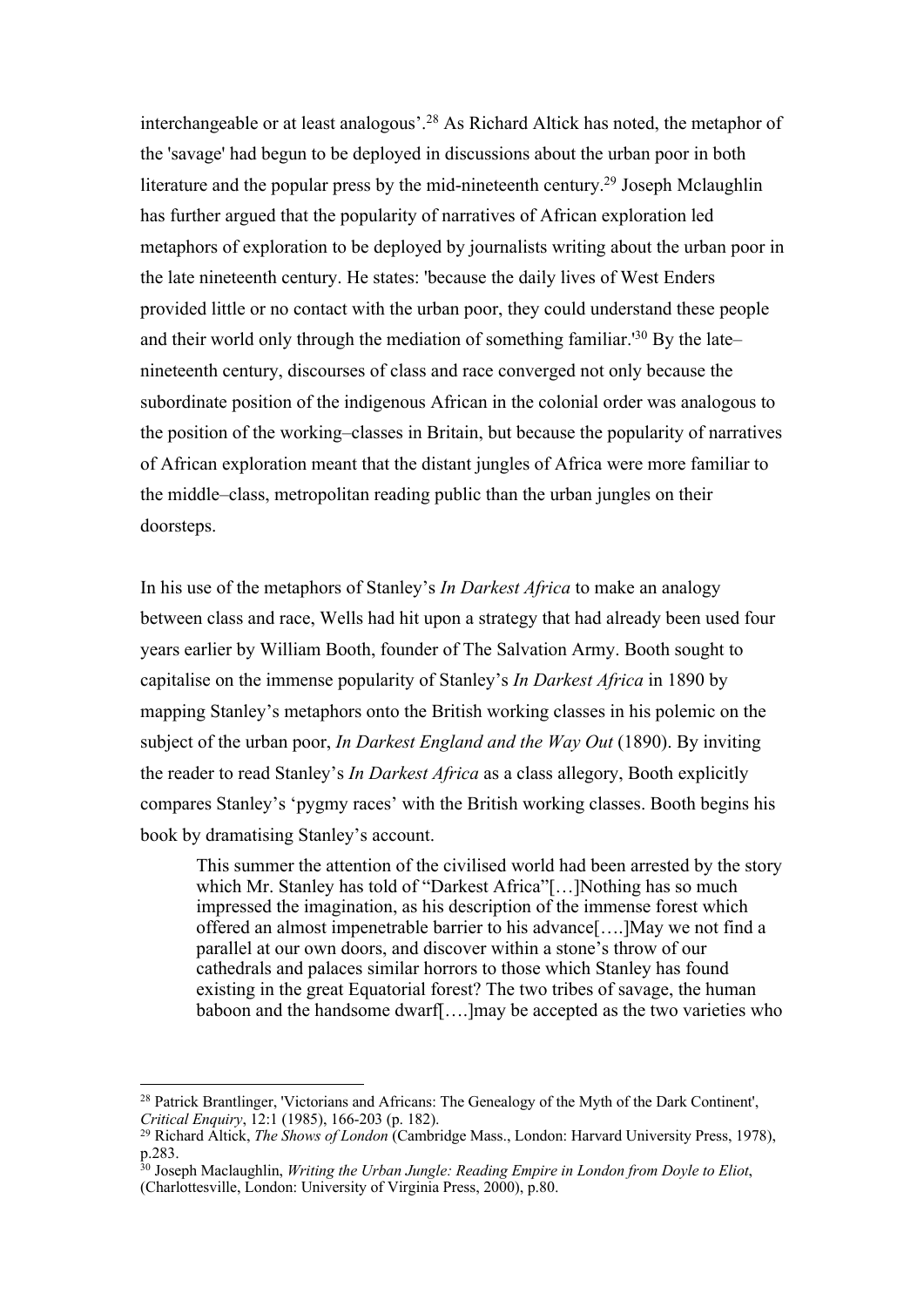are continually present within us – the vicious, lazy lout, and the toiling slave $31$ 

Booth's introduction to *In Darkest England* presents the industrial working–class as a degenerate race whose moral and social conditions have already caused the beginnings of the degeneration that Wells presents as having taken hold of all of society in *The Time Machine.* The notion that the social conditions of contemporary Britain could lead to the physical degeneration of the racial stock was widespread in the 1890s, with the trope of the industrial worker as degenerate dwarf being commented upon with great alarm.<sup>32</sup> Booth also elides the image of the 'urban jungle' that was popularised by narratives of social exploration in the late–nineteenth century with Stanley's African jungle in order to represent the nineteenth–century class hierarchy as an evolutionary taxonomy, effectively denying the urban poor coevalness with the middle–and–upper classes.

Reversing the Anthropological Gaze : The Time Traveller as Anthropological Subject In *The Time Machine*, Wells complicates this analogy by representing the Morlocks as the embodiments of the Darwinian principle of reversion — a race better adapted to the 'primitive' conditions of the far–future than the Time Traveller himself. In doing so, he destabilises the teleological narrative the Time Traveller attempted to create at the start of the novella by stressing the evolutionarily progressive nature of European society. Yet even in the frame narrative at the start of the novel, this narrative is already implicitly called into question by the Time Traveller's physical appearance upon his return from the far–future. The narrator notes the following.

His coat was dusty and dirty, and smeared with green down the sleeves; his hair disordered, and as it seemed to me greyer – either with dust and dirt or because the colour had actually faded. His face was ghastly pale; his chin had a brown cut on it – a cut half healed; his expression was haggered and drawn, as by intense suffering […] He walked with just such a limp as I have seen in footsore tramps.33

Here, the signifiers of civilisation are gone: instead of clean, well-made clothes, they

 <sup>31</sup> William Booth, *In Darkest England and the Way Out* (London: William Burgess, 1890), pp. 11-12. <sup>32</sup> As Brian Murray has pointed out, an article was written in the radical *Reynolds' Newspaper* in February 1891 echoing Booth's concerns in response to the admission by War Minister Edward Stanhope that the decreasing stature of army recruits was the inevitable result of the fact that "women are now shorter". The report states: 'There is terrible significance in this fact; it means that the conditions of modern industry having made our working women, the mothers of the people, a race of slaves, their stature has been arrested, and we are becoming a nation of commercial dwarfs.' (Reference from Brian Murray, '"Stanley and his African Dwarfs": Miniatures, Metaphors and Manikins in Darkest Africa').

<sup>33</sup> Wells, *The Time Machine,* pp.13-14.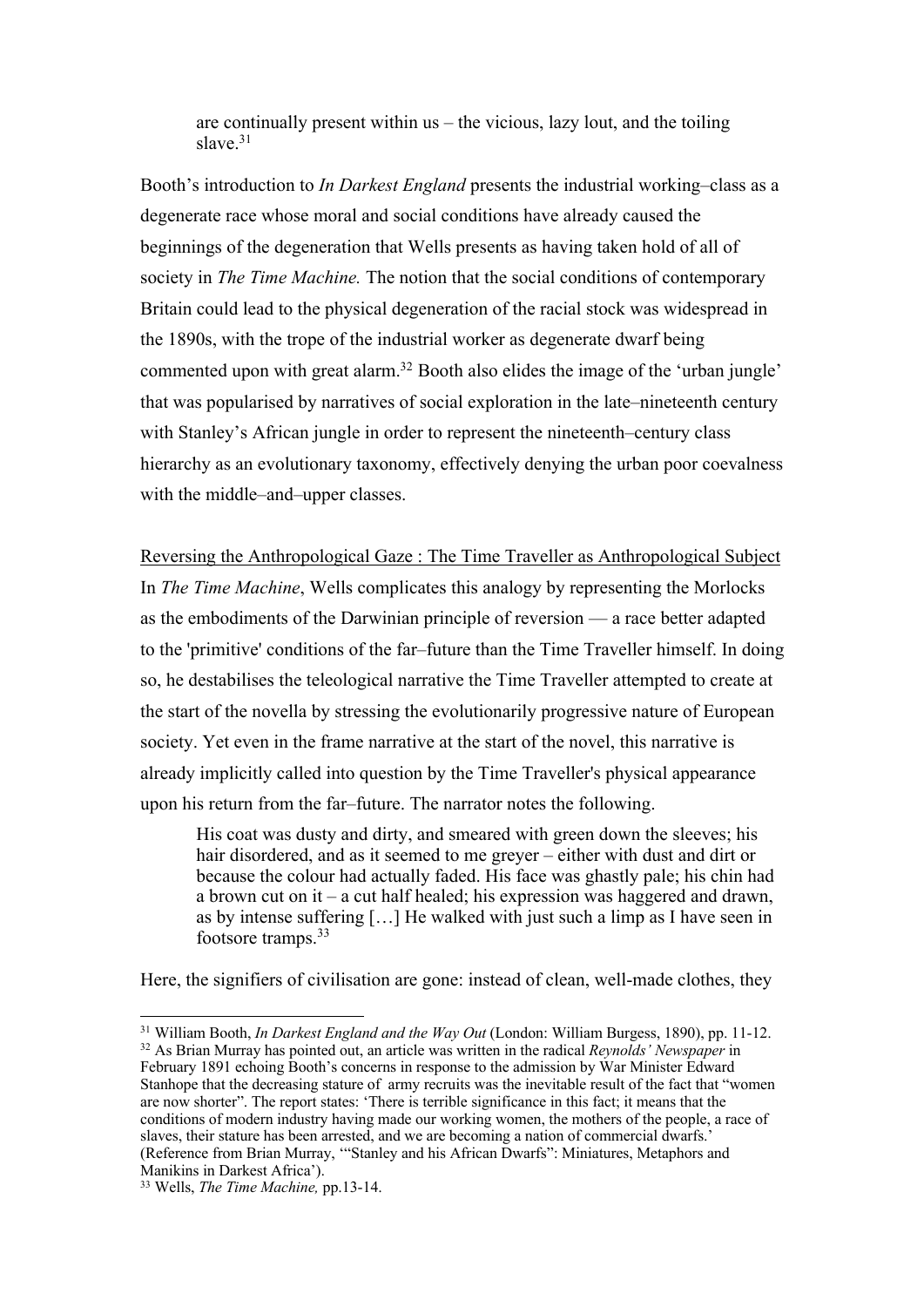are 'dusty and dirty'; his appearance is 'disordered' and he resembles a 'footsore tramp'. In this proleptic moment, the narrative of socio–evolutionary progress posited by the Time Traveller in the previous chapter is immediately called into question. As the tale unfolds, it becomes clear that the Time Traveller's journey through time has brought him to a moment in which society has degenerated rather than progressed. His encounters with this future society have fractured his psyche — uncoupling him from both the physical time of the nineteenth century and the typological classificatory systems that underpinned his self–definition as a 'civilised' inhabitant of nineteenth century Britain.

This breakdown occurs during the Time Traveller's descent into the world of the Morlocks — an episode that forms both the literal and figurative centre of the novella. The instinctive 'repulsion' that the Time Traveller expressed towards the Morlocks when he first subjected them to his anthropological gaze in the world of the Eloi 'Upperworlders' increases as he descends into their subterranean world. It is significant that the lack of light in the Morlocks' world causes a reversal of the anthropological gaze through which the Time Traveller had first sought to make sense of the world of 802,701. The Time Traveller realises he is no longer the autonomous subject of his own anthropology of the future, but the impotent object of the curiosity of the Morlocks.

The sudden realization of my ignorance of their ways of thinking and doing came home to me very vividly in the darkness. I shouted at them as loudly as I could. They started away, and then I could feel them approaching me again. They clutched at me more boldly, whispering odd sounds to each other. I shivered violently, and shouted again – rather discordantly[…]I shuddered with horror to think how they must already have examined me.<sup>34</sup>

The inversion of the temporal distancing effected by the explorer/anthropologist to deny his coevalness with the races he encounters means that not only is the Time Traveller fixed as the object of the Morlock's anthropological enquiries, but he becomes estranged from his sense of self. On ascending out from the Morlocks' den, the Time Traveller acknowledges that: 'Before, I had felt as a man might feel who had fallen into a pit: my concern was with the pit and how to get out of it. Now I felt like a beast in a trap, whose enemy would come upon him soon.<sup>35</sup> In contrast to his earlier zoomorphisation of the Morlocks, it is the Time Traveller who occupies the

<sup>34</sup> Wells, *The Time Machine*, p.55; p.58.

<sup>35</sup> Ibid., p.57.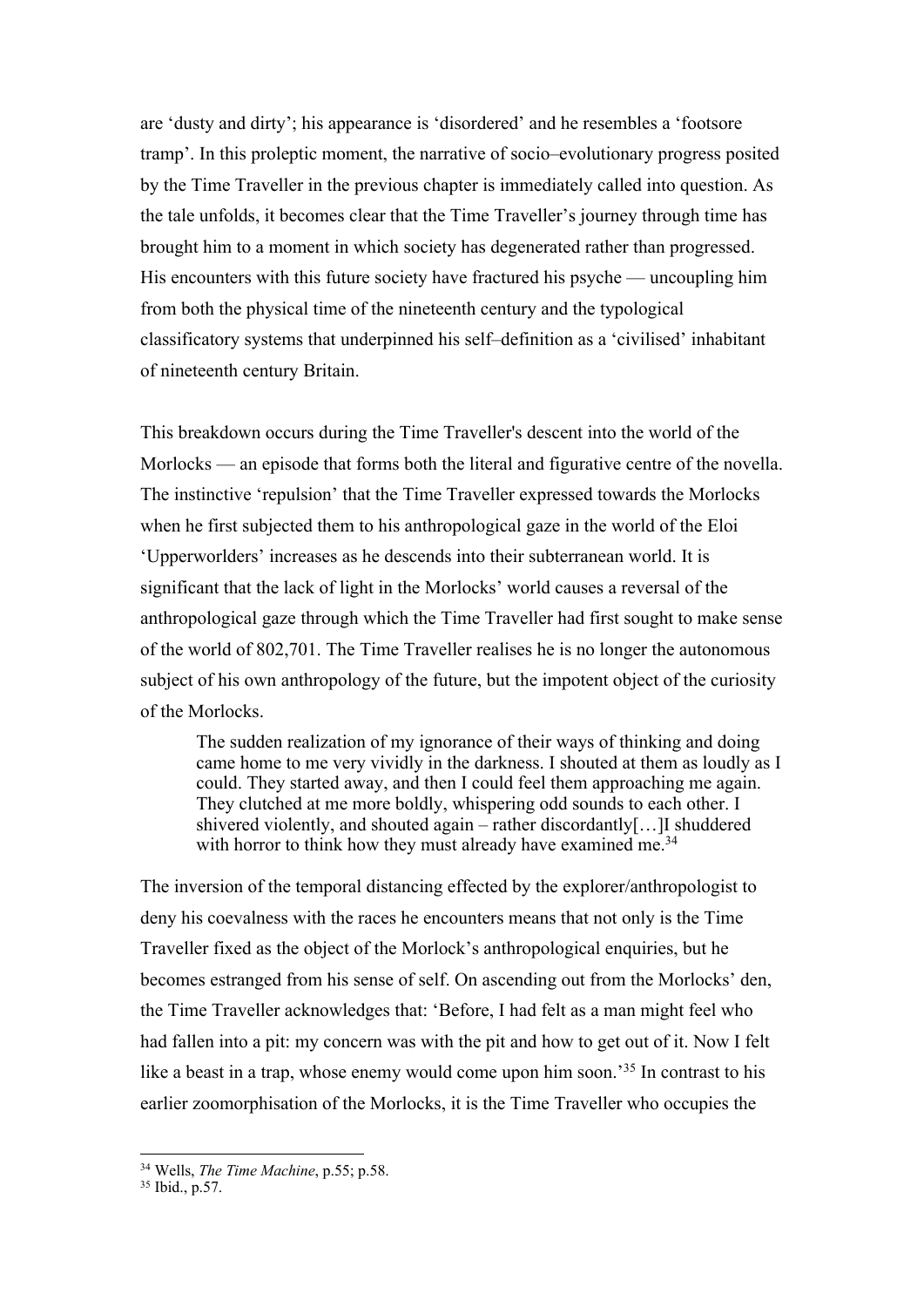position of a hunted beast in the world of the future. The Time Traveller's regression into the savage is completed when he explains how he battled the Morlocks with: 'only the weapons and the powers that Nature had endowed me with – hands, feet, and teeth'.36

This dissolution is prefigured by a significant moment, after his first encounter with the Morlocks, when the Time Traveller steps out of his own narrative to reflect critically upon this reversal of the socio–evolutionary hierarchy. In a refutation of the visions of the future offered by socialist Utopian fiction such as William Morris's *News From Nowhere* (1890)<sup>37</sup> in which the time–traveller/explorer is equipped with the knowledge to interpret the social relations of future societies, the Time Traveller makes the following observations.

Conceive the tale of London which a negro, fresh from Central Africa, would take back to his tribe! What would he know of railway companies, of social movements, of telephone and telegraph wires, of the Parcels Delivery Company, and postal orders and the like? Yet we, at least, should be willing enough to explain these things to him! And even of what he knew, how much could he make his untravelled friend either apprehend or believe? Then, think how narrow the gap between a negro and a white man of our own times, and how wide the interval between myself and these of the Golden Age!<sup>38</sup>

This moment marks a rejection of the epistemology of anthropological travel writing in which the explorer/anthropologist assumes that he can position the societies he encounters within the established frameworks of anthropological discourse. In a conscious allusion to Stanley's narrative, Wells uses the trope of the 'negro from central Africa' to construct the Time Traveller as occupying the temporal realm of the primitive in his dystopic future. Instead of the explorer casting his imperial eye over the inhabitants, interpreting their society for a metropolitan audience, he re–casts himself as a 'negro fresh from Central Africa' in London. His inability to interpret the society in which he finds himself represents a disintegration of the self/other, civilised/savage paradigm that structured anthropological accounts of non–European cultures, implicitly revealing the fallacy of such paradigms.

Curation and the Enlightenment Telos: Critiquing the European Progressive Socio– evolutionary Narrative

<sup>36</sup> Ibid., p.58.

<sup>37</sup> Patrick Parrinder, *Shadows of the Future: H.G. Wells, Science Fiction and Prophecy* (Liverpool: Liverpool University Press, 1995), p.42.

<sup>38</sup> Wells, *The Time Machine*, pp.40-41.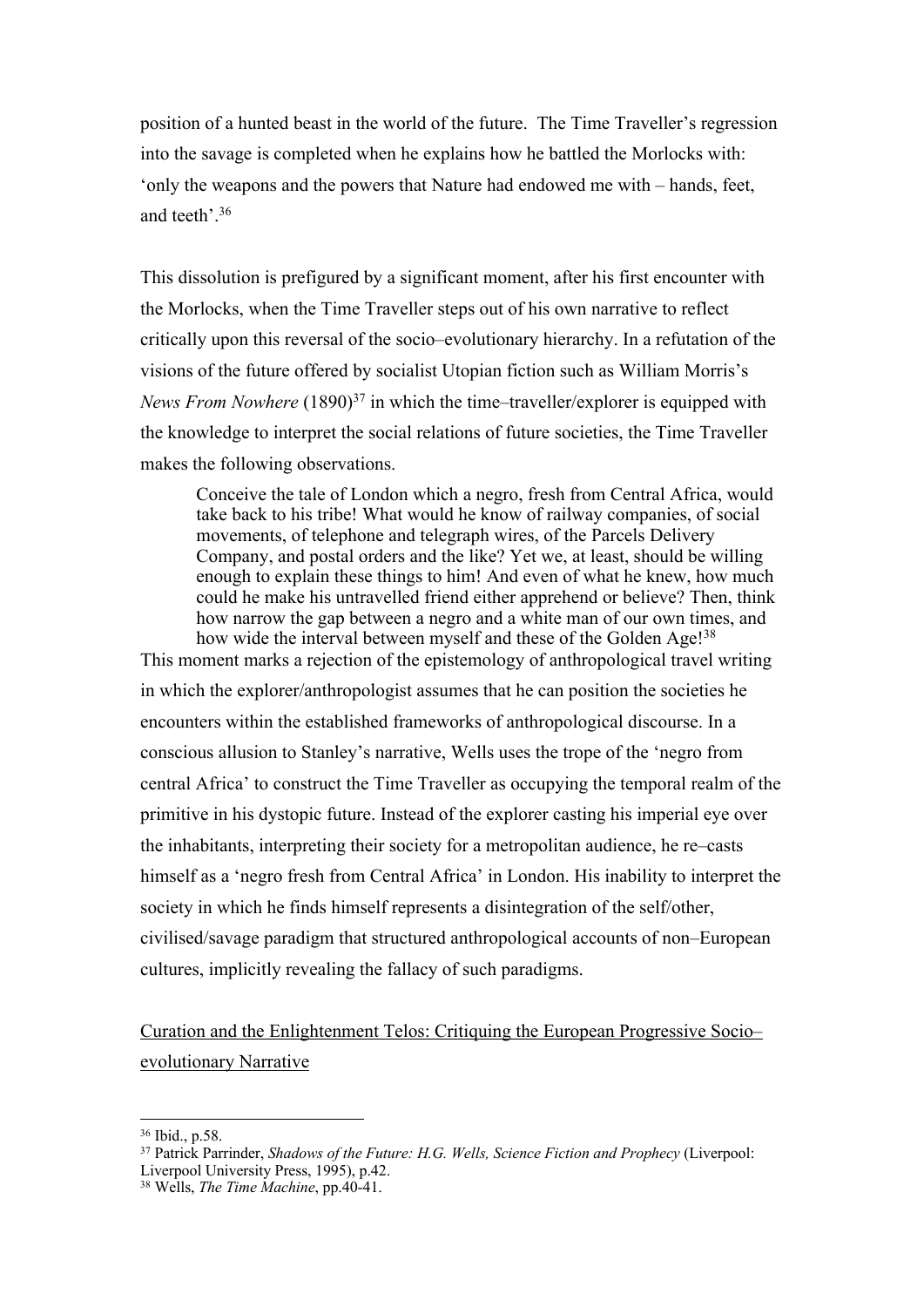A further example of the dissolution of Enlightenment epistemologies is when the Time Traveller reaches the 'Palace of the Green Porcelain', a gargantuan museum exhibiting material culture from the nineteenth century. Here he finds an immense variety of different objects representing the fields of palaeontology, literature, natural history, and finally a gallery displaying 'huge bulks of machines, all greatly corroded and many broken down'.39 The Time Traveller refers to these as the 'ancient monuments of an intellectual age',<sup>40</sup> and describes the building as 'the ruins of some latter day South Kensington'.<sup>41</sup> This last remark alludes to the process of the collection, cataloguing and display of material culture that led to the creation of the South Kensington Museum in 1857, which was founded to display leftover items from The Great Exhibition of 1851. The Great Exhibition was the first world's fair, and was designed to display Britain's industrial and technological achievements. For Britain, The Great Exhibition became a means of projecting its self–image as a society at the zenith of social and technological progress to people from a vast array of different countries.42 As Raymond Corbey has suggested, the worlds' fair, like the museum, demonstrates an 'unlimited trust in Enlightenment ideas and the rational constructability of the world'. 43

This belief in the Western man's ability to create order through classification can also be seen in the Colonial Exhibitions which presented to the public the material culture of recently colonised peoples. 'The Stanley and African Exhibition', which took place in London to celebrate Stanley's return from the Congo in 190, included a range of artefacts, including those belonging to the so–called 'dwarf tribes' of the Ituri forest which were collected by Stanley. These included a belt and loin cloth, a fighting axe,

<sup>39.</sup> Wells, *The Time-Machine*, p.110-111.

<sup>40</sup>Ibid., p. 111.

<sup>41</sup> Ibid., p. 108.

<sup>&</sup>lt;sup>42</sup> For more on The Great Exhibition and its influence on the colonial exhibitions that followed, see John Mackenzie, 'The Imperial Exhibitions' in *Propaganda and Empire: The Manipulation of British Public Opinion, 1880-1960 (Manchester, Manchester University Press, 1984*) pp. 96-12. For more on the colonial exhibitions of the nineteenth century see, for example: Paul Greenhalgh, *Ephemeral Vistas: The Expositions Universelles, Great Exhibitions and Worlds Fairs* (Manchester: Manchester University Press, 1994); Peter Hoffenburg *An Empire on Display: English, Indian and Australian Exhibitions from the Crystal Palace to the Great War* (Berkeley and Los Angeles, University of California Press, 2001); Corbey 'Ethnographic Showcases, 1870-1930'; M. Armstrong "A Jumble of Foreignness": The Sublime Musayums of Nineteenth-Century Fairs and Expositions", *Cultural Critique*, 23 (1993), 199-250; Robert Rydell *All The World's A Fair: Visions of Empire at American International Expositions, 1870-1914* (Chicago: University of Chicago Press, 1984); Paul Young, *Globalization and the Great Exhibition: The Victorian New World Order* (Basingstoke: Palgrave, 2009).

<sup>43</sup> Raymond Corbey, 'Ethnographic Showcases, 1870-1930,' *Cultural Anthropology*, 8:3 (1993), 338- 69, p. 340.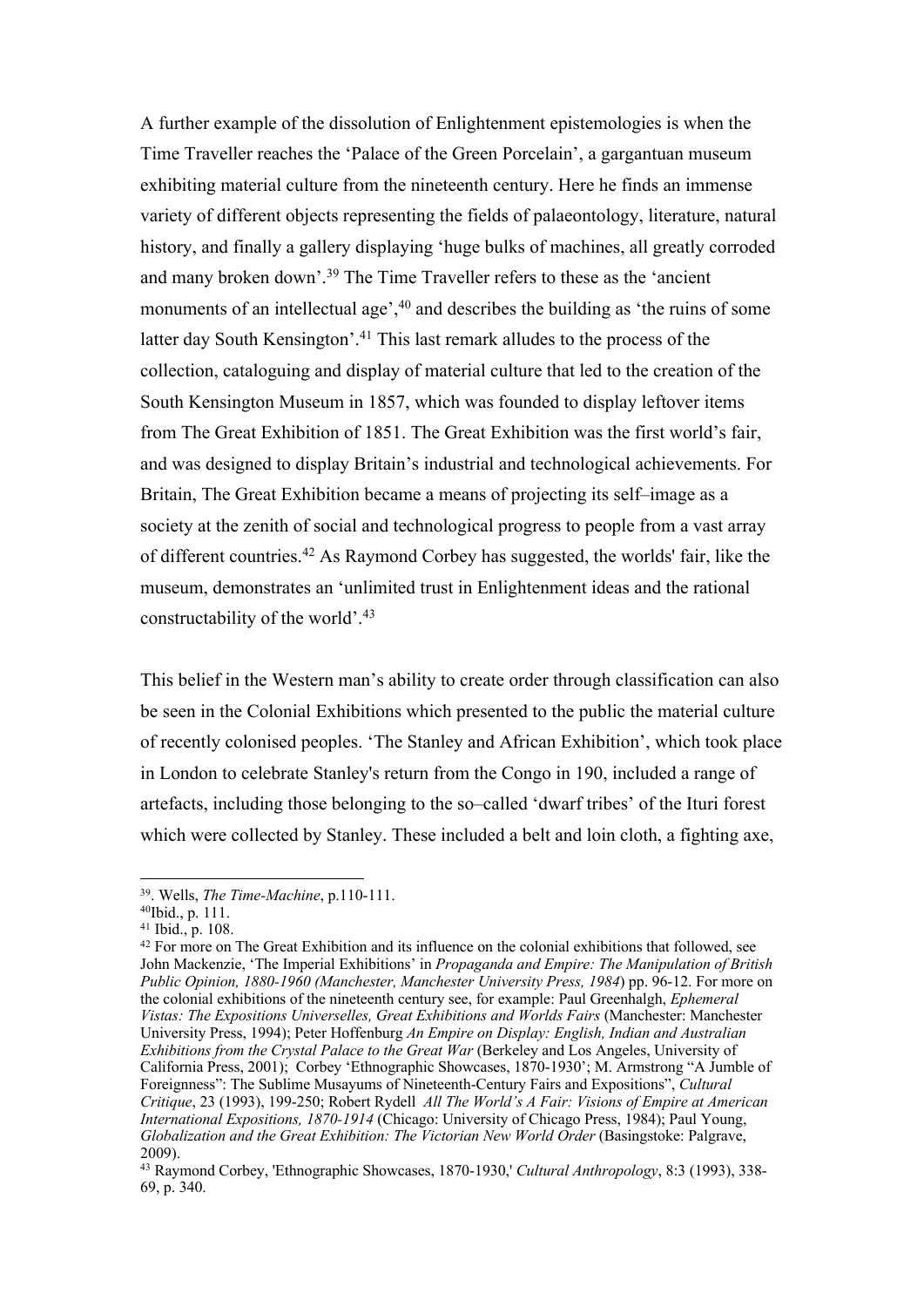and a quiver of arrows. According to Annie Coombes, items such as these 'functioned metonymically, to stand for various African societies'. <sup>44</sup> The stated aim of such collections was to 'bring the conditions of life in Africa more clearly before the visitor's mind'.45 However, this was life in Africa as represented by travellers such as Henry Stanley, and therefore functioned as a means by which Western man, as symbolised by the figure of the explorer, could take ownership of the African. The ostentatious displays of African material culture in the museums and colonial exhibitions functioned less to educate the metropolitan public about the cultures of the Empire, than to reassure them that they had the right of ownership over the cultures and peoples that were being assimilated into the Empire.

However, the breakdown of the sense that the world can be known and classified is evident throughout the Time Traveller's exploration of the Palace of Green Porcelain. Firstly, the systems designed to order and classify natural history and cultural artefacts which govern the display of the items in the museum no longer have any meaning to the inhabitants of the year 802, 701, a fact which is reflected in Weena's failure to interpret what she sees in the museum. In fact, her only interaction with the items on display is through an act of play, which emphasises her infantile understanding. The Time Traveller describes her in the act of 'rolling a sea urchin down the sloping glass of a case'.46 Secondly, despite the fact that the Time Traveller takes a greater interest in the exhibits, pausing to reflect on the intellectual and cultural entropy that has occurred, and the futility of the endeavours of 'civilised' man, his mind quickly turns to more pressing matters when he spots the tiny footprints of the Morlocks. 'I felt that I was wasting my time in this academic examination of machinery. I called to mind that it was already far advanced in the afternoon, and that I still had no weapon, no refuge, and no means of making a fire'.<sup>47</sup> This immediate shift from intellectual concerns to the bare necessities of survival indicates a regression on the part of the Time Traveller from the position of intellectual and cultural superiority he adopted upon his arrival in the year 802,701.

<sup>44</sup> Annie Coombes, *Reinventing Africa: Museums, Material Culture and Populat Imagination in Late Victorian and E`dwardian England* (Princeton: Princeton University Press, 1994), p.4. <sup>45</sup> *The Stanley and African Exhibition Catalogue* at The Victoria Gallery, Regent Street, 1890, John Johnson Collection, Exhibition Catalogues, box 24 (77047), p. 7.

<sup>46</sup> Wells, *The Time-Machine*, 109.

<sup>47</sup> Ibid., p. 112.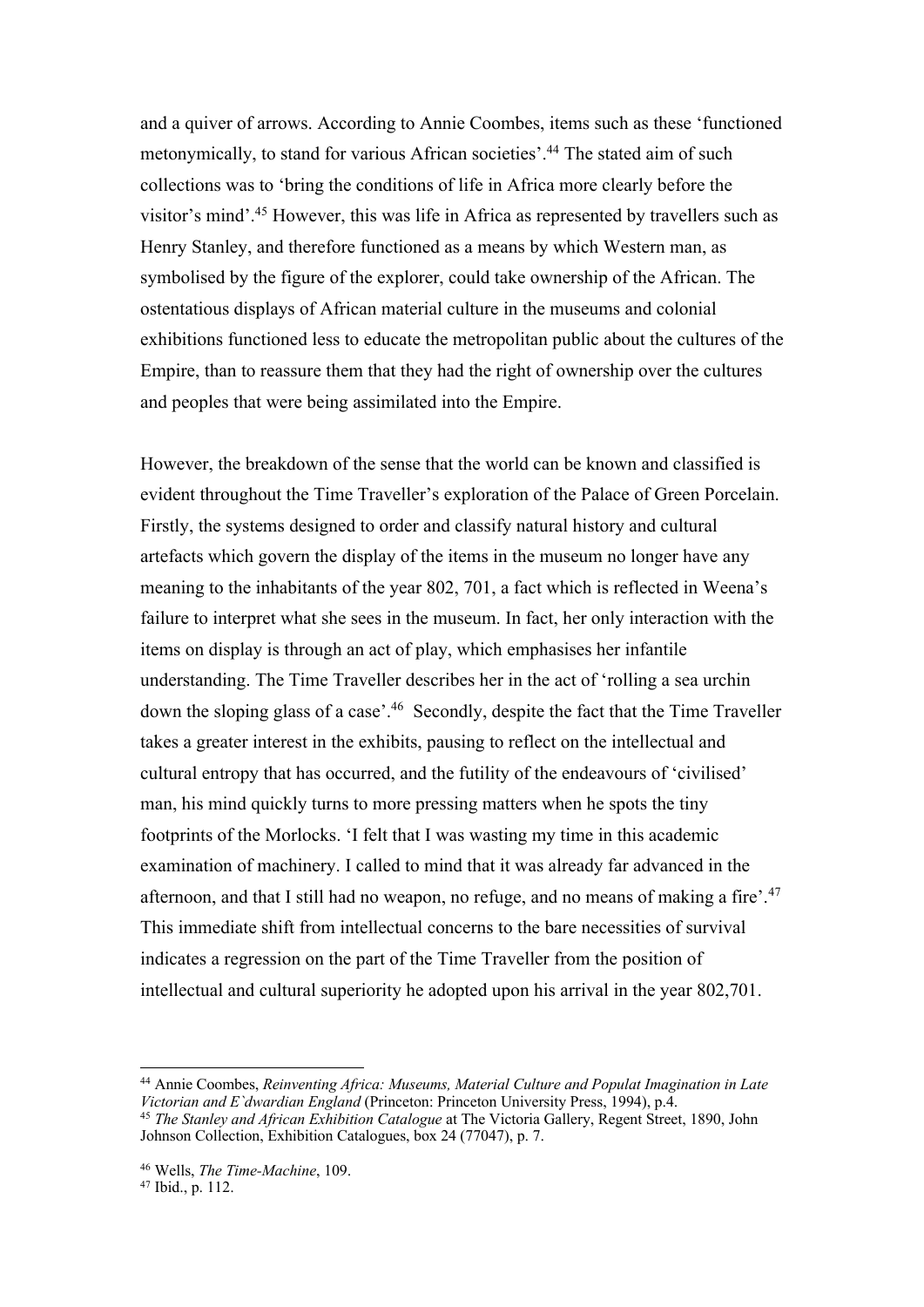Upon his arrival, his main concerns are philosophical. Immediately before his first encounter with the Eloi, he speculates upon the condition of the men of the future. 'What if cruelty had grown into a common passion? What if in this interval the race had lost its manliness, and had developed into something inhuman, unsympathetic, and overwhelmingly powerful', he wonders. <sup>48</sup> This comment foreshadows the Time Traveller's reaction to the Morlocks, at which point the narrative begins to shift in emphasis. His speculations as to the structure of the society of the future and the characteristics of its people no longer dominate. Instead, the reader is presented with a tale in which the Time-Traveller's visceral fear and repulsion at the Morlocks is foregrounded, which causes his focus to change from philosophical, cultural and scientific speculation, to the necessities of survival. The cultural entropy that has taken place during the millennia which separate his own time from the year 802,701 has left him in a position of evolutionary inferiority to the Morlocks, an anachronistic relic from a distant time whose ways are long forgotten. In the face of fear and disorientation he can no longer adopt a position of superiority, and is forced to attempt to adapt to circumstances that he is ill–equipped to deal with. His failure to adapt is evident as the story progresses, during which his inability to either protect Weena or escape the Morlocks is exposed.

In the Time Traveller's devolution we can trace a counter–argument against social– cultural evolutionism. Wells's presentation of both the Eloi and Morlock 'pygmy races' drew on established discourses that were used in popular representations of African 'pygmies' in other popular cultural forms. In these representations, we can trace a direct link between the presentation of Wells's 'pygmy races' and those recently discovered on the African continent by Henry Stanley. However, by using these tropes to describe the descendants of nineteenth–century Londoners, Wells presents the world of the future as one in which of the barrier between the 'primitive' and the 'civilised' is no longer stable. Where the spectacle of primitive African customs evident in the ethnographic displays of the period served to reassure contemporary audiences that this barrier was clearly defined, an idea reinforced by popular anthropological travel writing, Wells presents an alternative perspective whereby regression back to the primitive state associated with the inhabitants of the non–European world is the likely future for 'civilised' man.

<sup>48</sup> Ibid, p.34.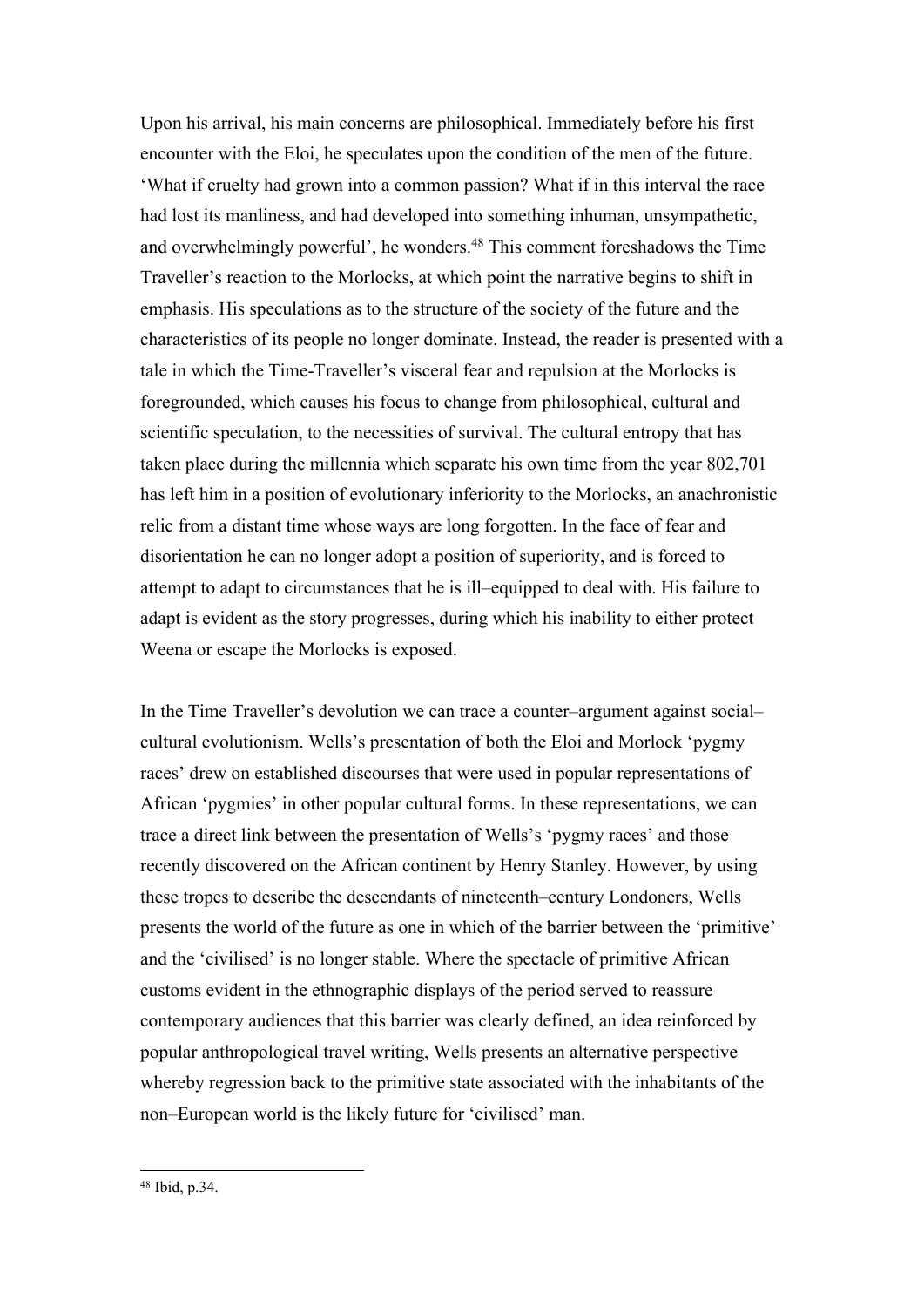The challenge this presents to contemporary readers is evident in the figure of the Time Traveller. His initial reaction to the society that he finds himself in is governed by what he defines as his 'Occidental' characteristics. Central to this, is his belief in what Raymond Corbey termed 'the rational constructability of the world'.<sup>49</sup> The Time Traveller articulates this explicitly in his initial reaction to the loss of the time machine. He states that he must: 'Face this world, learn its ways, watch it, be careful of too hasty guesses at its meaning. In the end you will find clues to it all'.50 Yet as we have seen, the more he explores this new world, the less he is able to construct any meaning in what he finds, and the more disorientated he becomes. This process begins with his descent into the domain of the Morlocks, which is figured as a journey into a hinterland inhabited by the atavistic remnant of a previous evolutionary era. His exploration of the 'Palace of the Green Porcelain', with its once well ordered and carefully classified exhibits reverting, through a process of entropy, back into a state of physical decay and intellectual meaninglessness, marks the end of his attempts to construct a rational order out of what he sees. His focus after this point is entirely on his own survival in a hostile environment that confounds every attempt he makes to understand it.

#### Conclusion

In *The Time Machine* Wells exploits the conflation between exploration and time– travel in order to challenge the ideological assumptions that underpinned European imperial adventuring. His strategic deployment of tropes associated with the representation of central Africa popularised by Henry Stanley allowed him to encode within the tale an implicit critique of the Eurocentric assumptions of socio–cultural superiority that were so central to British imperial self–imagining in the age of high imperialism. Thus Wells's *The Time Machine* does more than just present a dystopic vision of the degeneration of society; by presenting the Time Traveller as an explorer/anthropologist of the future whose every attempt to classify and categorise his observations collapses into fear and incomprehension, Wells is able to expose the myth of the rational constructability of the world which shaped the epistemology of colonial knowledge formation for the chimera that it was.

<sup>49</sup> Corbey, 'Ethnographic Showcases,' p. 340.

<sup>50</sup> H.G. Wells, *The Time-Machine*, p.64-5.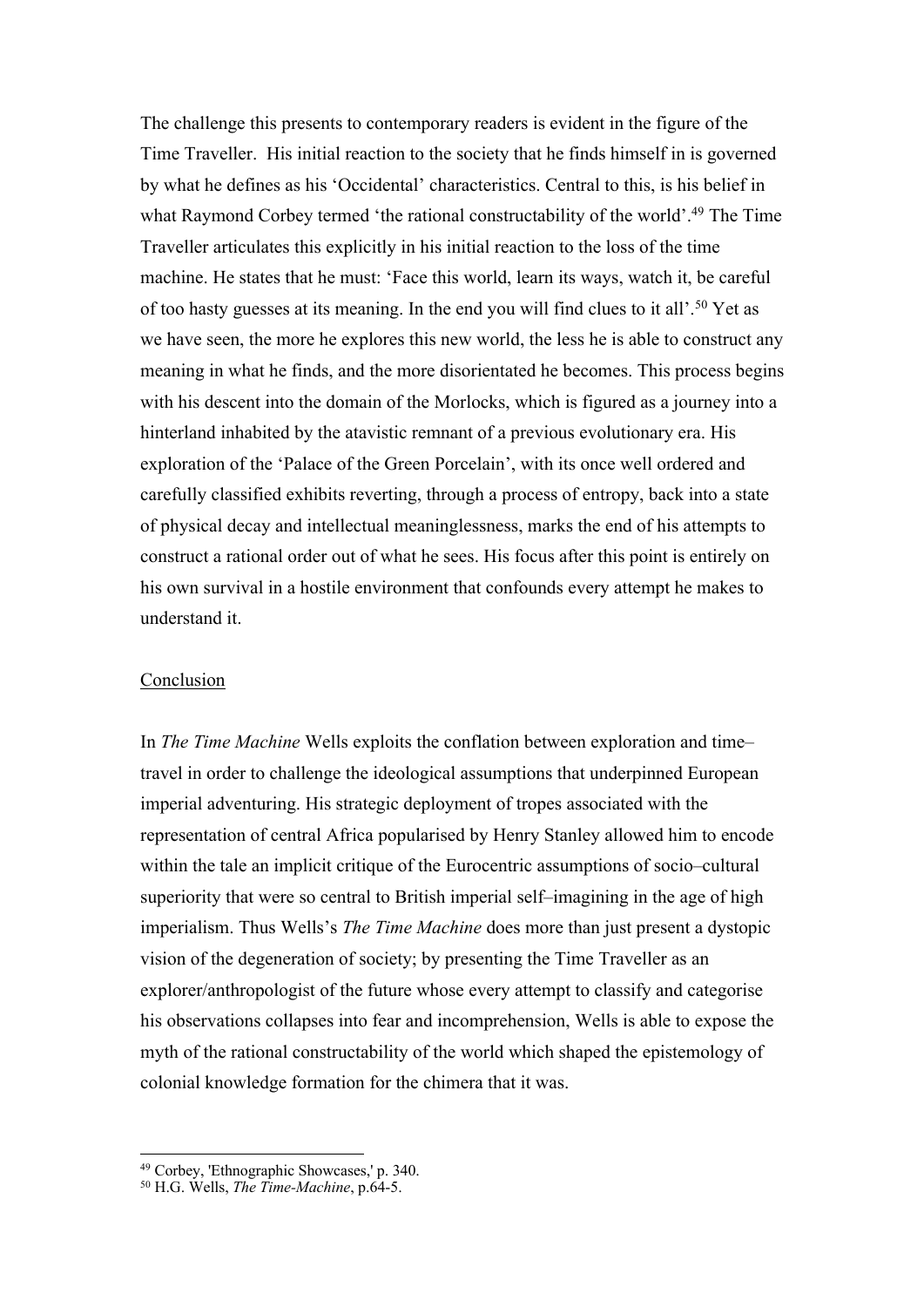Furthermore, by representing the disintegration of the Time Traveller's occidental certainties and recasting him in the role of the primitive African, Wells implicitly critiques what Conrad termed the 'militant geography' of the explorers of the age of high imperialism and which, in the 1890s, was embodied in the figure of Henry Stanley. As Felix Driver explains: 'Stanley's geography was a science of action, dedicated to the subjugation of wild nature; its books and maps were weapons of conquest rather than objects of contemplation'.51 This opposition can also be seen in Wells's more polemical criticisms of British imperialism his 1929 pamphlet *Imperialism and the Open Conspiracy.* In this pamphlet, he reflects retrospectively on the manner in which the British Empire had been presented to its citizens during the closing decades of the nineteenth and the first three decades of the twentieth century. He states:

a whole generation was persuaded that our imperial system, which in reality is based on opportunity, compromise, adaptability, the luck of the steamship, and the obsession of our European rivals with the Rhine, was really a system of high and swaggering conquest, to be sustained by the magic of prestige and developed further and higher in a mood of arrogant swagger. We had got our empire by luck and cunning, scarcely aware of what we did, and we were persuaded we had got it by superhuman strength and heroic resolution.<sup>52</sup>

In this remark, we discover an explicit critique of the presentation of British imperial expansion as what Wells terms 'high and swaggering conquest', resulting from the 'superhuman strength and heroic resolution' of a few men. In this context, *The Time Machine* can be read as a text which presents a counter-argument against this public mood of what Wells terms 'arrogant swagger', presenting a more critical view of both the rapid colonial expansion in Africa that was taking place in the closing decades of the nineteenth century and the socio–evolutionary discourse that helped justify it.

 <sup>51</sup> Driver, *Geography Militant*, p.126.

<sup>52</sup> H. G. Wells, *Imperialism and the Open Conspiracy* (London: Faber and Faber, 1929), pp. 8-9.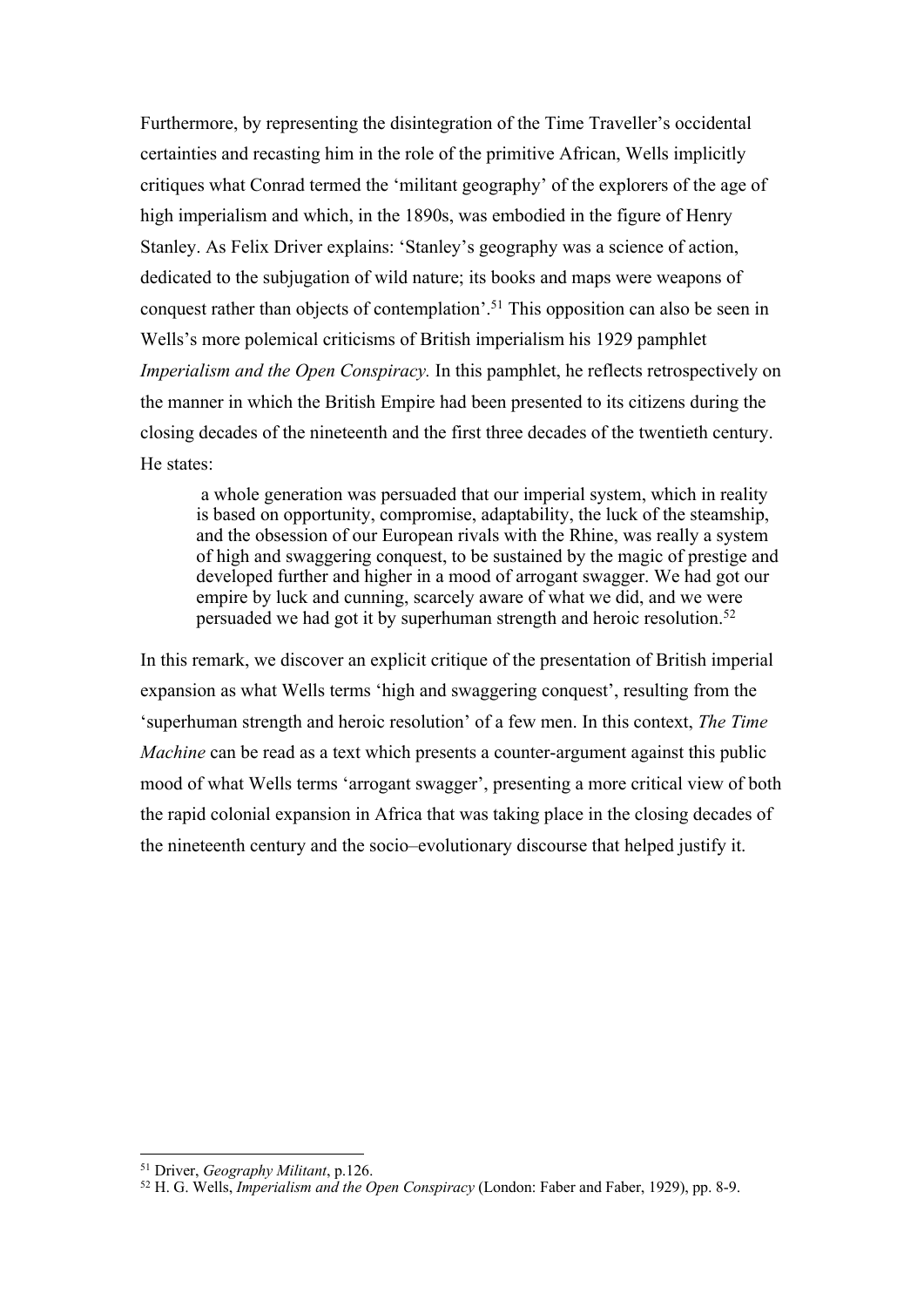Bibliography:

Archival Material:

'The Stanley and African Exhibition Catalogue, at The Victoria Gallery, Regent Street, 1890', *John Johnson Collection*, Exhibition Catalogues, Box 24 (77047).

Printed Material:

Altick, Richard*, The Shows of London* (Cambridge Mass., London: Harvard University Press, 1978)

Armstrong, M., "A Jumble of Foreignness": The Sublime Musayums of Nineteenth– Century Fairs and Expositions", *Cultural Critique*, 23 (1993), 199-250

Booth, William, *In Darkest England and the Way Out*, (London: William Burgess, 1890)

Brantlinger, P, 'Victorians and Africans: The Geneology of the Myth of the Dark Continent,' *Critical Enquiry* 12:1 (1985), 166-203

Coombes, Annie, *Reinventing Africa: Museums, Material Culture and Popular Imagination in Late Victorian and Edwardian England* (New Haven: Yale University Press,1994)

Conrad, Joseph, *Tales of Hearsay and Last Essays*, 2nd edn (London: J. M. Dent, 1955)

——— *Heart of Darkness* (London: Penguin, 1995)

Corbey, Raymond, 'Ethnographic Showcases, 1870-1930,' *Cultural Anthropology* 8, no. 3 (1993), 338-69

Driver, Felix, 'Henry Morton Stanley and His Critics: Geography, Exploration and Empire,' *Past & Present*, no. 133 (1991), 134-66

——— *Geography Militant: Cultures of Exploration and Empire* (London: Blackwell, 2001)

Fabian, Johannes, *Time and the Other: How Anthropology Makes It Object*, 2nd edn. (New York: Columbia University Press, 2002)

Greenhalgh, Paul, *Ephemeral Vistas: The Expositions Universelles, Great Exhibitions and Worlds Fairs* (Manchester: Manchester University Press, 1994)

Greenslade, William, *Degeneration, Culture and the Novel, 1880-1940* (Cambridge: Cambridge University Press, 1994)